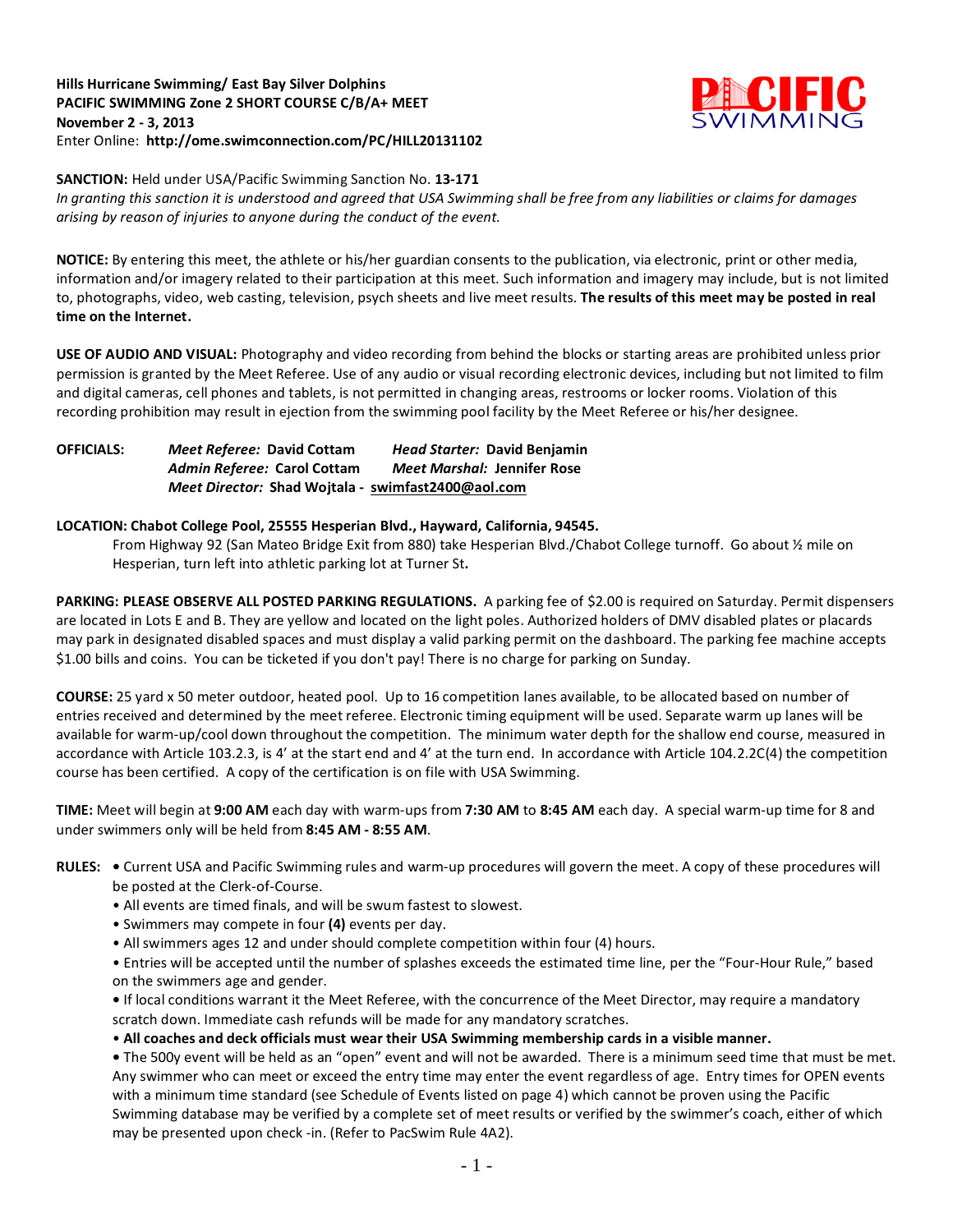**• Swimmers entering the 500y Free must provide their own timers and counters.**

**UNACCOMPANIED SWIMMERS:** Any USA-S athlete-member competing at the meet must be accompanied by a USA Swimming member-coach for the purposes of athlete supervision during warm-up, competition and warm-down. If a coach-member of the athlete's USA-S Club does not attend the meet to serve in said supervisory capacity, it is the responsibility of the swimmer or the swimmer's legal guardian to arrange for supervision by a USA-S member-coach. The Meet Director or Meet Referee may assist the swimmer in making arrangements for such supervision; however, it is recommended that such arrangements be made in advance of the meet by the athlete's USA-S Club Member-Coach.

**RACING STARTS:** Swimmers must be certified by a USA-S member-coach as being proficient in performing a racing start, or must start the race in the water. It is the responsibility of the swimmer or the swimmer's legal guardian to ensure compliance with this requirement.

**RESTRICTIONS:** • Smoking and the use of other tobacco products is prohibited on the pool deck, in the locker rooms, in spectator seating, on standing areas and in all areas used by swimmers, during the meet and during warm-up periods.

- Sale and use of alcoholic beverages is prohibited in all areas of the meet venue.
- No glass containers are allowed in the meet venue.
- No propane heaters are permitted except for snack bar/meet operations.
- All shelters must be properly secured.
- NO pets allowed on deck, other than service assistance animals.

• Except where venue facilities require otherwise, changing into or out of swimsuits other than in locker rooms or other designated areas is not appropriate and is strongly discouraged.

**ELIGIBILITY:** • Swimmers must be current members of USA-S and enter their name and registration number on the meet entry card as they are shown on their Registration Card. If this is not done, it may be difficult to match the swimmer with the registration and times database. The meet host will check all swimmer registrations against the SWIMS database and if not found to be registered, the Meet Director shall accept the registration at the meet (a \$10 surcharge will be added to the regular registration fee). Duplicate registrations will be refunded by mail.

• Swimmers in the "A" Division must have met at least the listed "PC-A" time standard. Swimmers in the "B" Division must have met at least the listed "PC-B" time standard. All entry times slower than the listed "PC-B" time standard will be in the "C" Division.

• Entries with **"NO TIME" will not be accepted.**

• Entry times submitted for this meet will be checked against a computer database and may be changed in accordance with Pacific Swimming Entry Time Verification Procedures.

- Disabled swimmers are welcome to attend this meet and should contact the Meet Director or Meet Referee regarding and special accommodations on entry times and seeding per Pacific Swimming policy.
- Swimmers 19 years of age and over may compete in the meet for time only, no awards.
- The swimmer's age will be the age of the swimmer on the first day of the meet.

**ENTRY PRIORITY:** Meet entries will not be accepted any earlier than September 28, 2013. Entries from members of "year round" Zone 2 teams in "good standing" postmarked or entered online by 11:59PM on October 5, 2013 will be given 1<sup>st</sup> priority acceptance. Entries from members of all Zone 2 teams in "good standing" (year round and seasonal) postmarked or entered online between 12:00 am October 5, 2013 and 11:59 pm October 12, 2013 will be given 2<sup>nd</sup> priority acceptance. All entries from Zone 2, all other Pacific LSC Zones and other LSC's, either postmarked, entered online, or hand delivered by the entry deadline will be considered in the order that they are received. **Entries from Unattached swimmers must be mailed or hand delivered. Online entries from Unattached swimmers will not be accepted.**

*\*\*NOTE: Swimmers who falsify their entry form by listing a team to which they are not legitimately associated will be rejected from the meet. Further, entry fees will not be refunded and they may be referred to the Pacific Swimming Review Committee for disciplinary action.*

**ENTRY FEES:** \$2.75 per event plus an \$8.00 participation fee per swimmer. Entries will be rejected if payment is not sent at time of request.

**ONLINE ENTRIES:** To enter online go to **<http://ome.swimconnection.com/PC/HILL20131102>** to receive an immediate entry confirmation. This method requires payment by credit card. Swim Connection LLC charges a processing fee for this service, equal to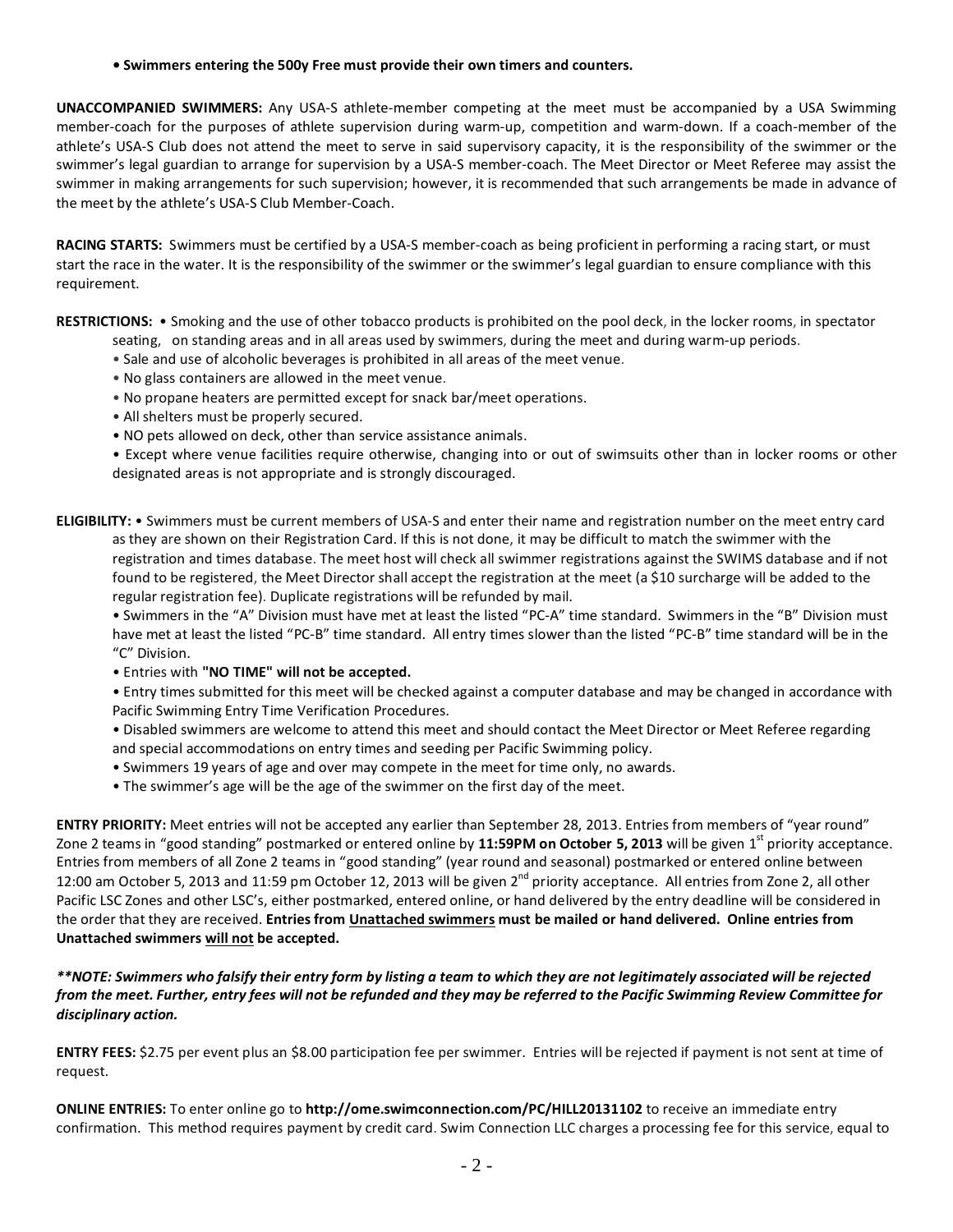\$1 per swimmer plus 5% of the total Entry Fees. Please note that the processing fee is a separate fee from the Entry Fees. If you do not wish to pay the processing fee, enter the meet using a mail entry. Entering online is a convenience, is completely voluntary, and is in no way required or expected of a swimmer by Pacific Swimming. Online entries will be accepted through **Wednesday, October 23, 2013, or until the capacity of the meet is met, whichever is first.**

**MAILED OR HAND DELIVERED ENTRIES**: Entries must be on the attached consolidated entry form. Forms must be filled out completely and printed clearly with swimmers best time. Entries must be postmarked by midnight, Monday, **October 21, 2013** or hand delivered by **6:30 p.m. Wednesday, October 23, 2013, or until the capacity of the meet is met, whichever is first**. No late entries will be accepted. No refunds will be made, except mandatory scratch downs. Requests for confirmation of receipt of entries should include a self-addressed envelope.

## **Make check payable to**: **East Bay Silver Dolphins or EBSD Mail/Hand Deliver entries to**: **Dionne Dunn Swim Meet Entries 244 Cinnabar Way Hercules, CA 94547**

**CHECK-IN:** The meet will be deck seeded. Swimmers must check-in at the Clerk-of-Course. Close of check-in for all individual events shall be no more than 60 minutes before the estimated time of the start of the first heat of the event. No event shall be closed more than 30 minutes before the scheduled start of the session. Swimmers who do not check in will not be seeded and will not be allowed to compete in that event.

**SCRATCHES:** Any swimmers not reporting for or competing in an individual timed final event shall not be penalized. Swimmers who must withdraw from an event after it is seeded are requested to inform the referee immediately

**AWARDS:** The first 8 places will be awarded to "C", "B" and "A" swimmers in 8&UN, 9-10, 11-12, 13-14 and 15-18 age groups. All "C" and "B" swimmers achieving a new "PC-A" time will be awarded a standard "A" medal, regardless of place achieved in the event. No awards for swimmers age 19 and older. Note: Individual awards must be picked up at the meet. The awards will not be mailed out or distributed after the meet.

**ADMISSION:** Free. A 2-day program will be available for \$3.00

**REFRESHMENTS:** A snack bar will be available throughout the competition. Coaches and working deck officials will also be provided lunch. Hospitality will serve refreshments and snacks to timers and volunteers.

**MISCELLANEOUS:** No overnight parking is allowed. Facilities will not be provided after meet hours.

**MINIMUM OFFICIALS:** The Meet Referee shall conduct an inventory of Officials and shall compare the number of swimmers entered against the number of Officials that worked representing each team per day of the meet. Those teams who have not provided sufficient Officials in a day of the meet, in accordance with the table below, will be fined \$100 per missing Official per day.

| Club swimmers entered in session | <b>Trained and carded officials requested</b> |
|----------------------------------|-----------------------------------------------|
| $1 - 10$                         |                                               |
| $11 - 25$                        |                                               |
| 26-50                            |                                               |
| 51-75                            |                                               |
| 76-100                           |                                               |
| Every 20 swimmers over 100       |                                               |

### **EVENT SUMMARY**

| <b>SATURDAY</b>   |          |           |           | <b>SUNDAY</b>     |           |                |                |  |  |
|-------------------|----------|-----------|-----------|-------------------|-----------|----------------|----------------|--|--|
| <b>8 &amp; UN</b> | $9 - 10$ | $11 - 12$ | $13 - 18$ | <b>8 &amp; UN</b> | $9 - 10$  | $11 - 12$      | $13 - 18$      |  |  |
| 100 IM            | 100 IM   | 100 IM    | 200 IM    | 100Free           | 50 Flv    | <b>200 Flv</b> | <b>200 Flv</b> |  |  |
| 50 Free           | 50 Free  | 50 Free   | 50 Free   | 50 Breast         | 50 Breast | 50 Breast      | 200 Breast     |  |  |
| 25 Fly            | 100 Fly  | 100 Fly   | 100 Fly   | 25 Back           | 50 Back   | 100 Back       | 100 Back       |  |  |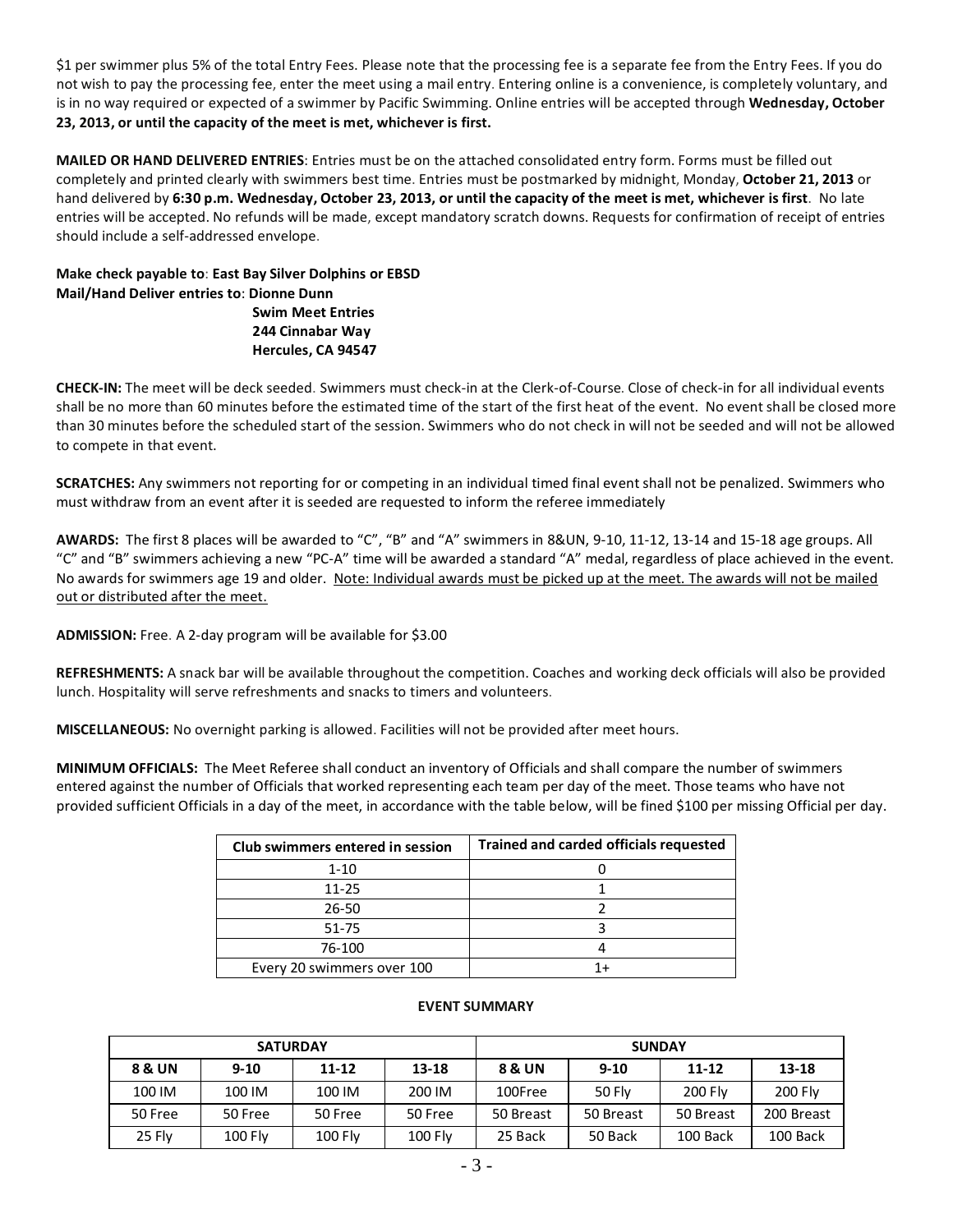| 25 Breast | 100 Breast | 100 Breast | 100 Breast | 25 Free | 100 Free  | 100 Free  | 100 Free  |
|-----------|------------|------------|------------|---------|-----------|-----------|-----------|
|           | 500 Free*  | 500 Free*  | 500 Free*  |         | 500 Free* | 500 Free* | 500 Free* |

• **The open 500 free minimum time standard is the Pacific Swimming 9-10 "A-Time.** 

**Boys minimum standard: 7:41.99 Girls minimum standard: 7:41.99**

# **EVENTS**

|        | Saturday, November 2 |                |        | Sunday, November 3    |
|--------|----------------------|----------------|--------|-----------------------|
| Event# | Event                | Event#         | Event# | Event                 |
| 1      | $13+200$ I.M.        | $\overline{2}$ | 35     | 13+200 Fly            |
| 3      | 11-12 100 I.M.       | 4              | 37     | 11-12 200 Fly         |
| 5      | 9-10 100 I.M.        | 6              | 39     | $9 - 10$ 50 Fly       |
| 7      | 8-UN 100 I.M.        | 8              | 41     | <b>8-UN 100 Free</b>  |
| 9      | 13+50 Free           | 10             | 43     | 13+200 Breast         |
| 11     | 11-12 50 Free        | 12             | 45     | 11-12 50 Breast       |
| 13     | 9-10 50 Free         | 14             | 47     | <b>9-10 50 Breast</b> |
| 15     | 8-UN 50 Free         | 16             | 49     | 8-UN 50 Breast        |

|        | Saturday, November 2 |                |        | Sunday, November 3 |        |
|--------|----------------------|----------------|--------|--------------------|--------|
| Event# | Event                | Event#         | Event# | Event              | Event# |
| 1      | $13+200$ I.M.        | $\overline{2}$ | 35     | 13+200 Fly         | 36     |
| 3      | 11-12 100 I.M.       | 4              | 37     | 11-12 200 Fly      | 38     |
| 5      | 9-10 100 I.M.        | 6              | 39     | 9-10 50 Fly        | 40     |
| 7      | 8-UN 100 I.M.        | 8              | 41     | 8-UN 100 Free      | 42     |
| 9      | 13+50 Free           | 10             | 43     | 13+200 Breast      | 44     |
| 11     | 11-12 50 Free        | 12             | 45     | 11-12 50 Breast    | 46     |
| 13     | 9-10 50 Free         | 14             | 47     | 9-10 50 Breast     | 48     |
| 15     | 8-UN 50 Free         | 16             | 49     | 8-UN 50 Breast     | 50     |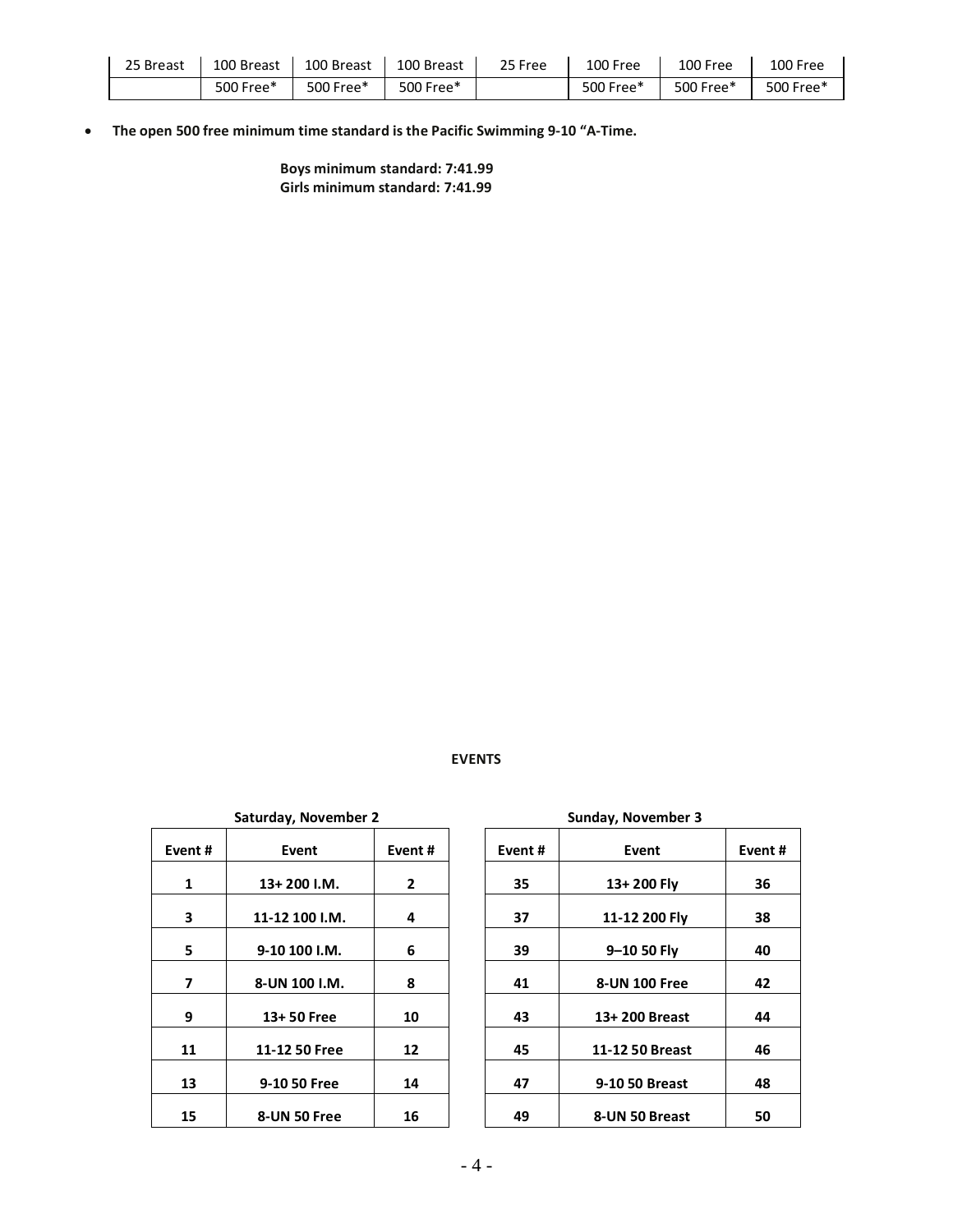| 17 | 13+100 Fly           | 18 | 51 | 13+100 Back          | 52 |
|----|----------------------|----|----|----------------------|----|
| 19 | 11-12 100 Fly        | 20 | 53 | 11-12 100 Back       | 54 |
| 21 | 9-10 100 Fly         | 22 | 55 | 9-10 50 Back         | 56 |
| 23 | 8-UN 25 Fly          | 24 | 57 | 8-UN 25 Back         | 58 |
| 25 | 13+100 Breast        | 26 | 59 | 13+100 Free          | 60 |
| 27 | 11-12 100 Breast     | 28 | 61 | 11-12 100 Free       | 62 |
| 29 | 9-10 100 Breast      | 30 | 63 | 9-10 100 Free        | 64 |
| 31 | 8-UN 25 Breast       | 32 | 65 | 8-UN 25 Free         | 66 |
| 33 | <b>OPEN 500 Free</b> |    |    | <b>OPEN 500 Free</b> | 68 |

Use the following URL to find the time standards:<http://www.pacswim.org/swim-meet-times/standards>

| Pacific Swimming - Hosted by Hills Hurricane Swimming/ East Bay Silver Dolphins<br>C/B/A+ Short Course |  |                        |  |          |                   |  |                  |  |            |           |  |
|--------------------------------------------------------------------------------------------------------|--|------------------------|--|----------|-------------------|--|------------------|--|------------|-----------|--|
| November 2 - 3, 2013                                                                                   |  |                        |  |          |                   |  |                  |  |            |           |  |
| Consolidated Entry Form                                                                                |  |                        |  |          |                   |  |                  |  |            |           |  |
| Middle<br>Name: Last,<br>First                                                                         |  |                        |  |          |                   |  |                  |  |            |           |  |
| Club Abbr.                                                                                             |  | <b>UNATT TEAM ABBR</b> |  |          | Club Name         |  |                  |  |            |           |  |
| Age                                                                                                    |  | Date of Birth          |  | Sex<br>M | F                 |  | $LSC - (PC, SN)$ |  |            |           |  |
| $USA-#$                                                                                                |  |                        |  |          |                   |  |                  |  |            |           |  |
| Event#                                                                                                 |  | Distance / Stroke      |  |          | <b>Entry Time</b> |  |                  |  | Circle one |           |  |
|                                                                                                        |  |                        |  |          | $\ddot{\cdot}$    |  |                  |  |            | SCY/LCM   |  |
|                                                                                                        |  |                        |  |          | $\ddot{\cdot}$    |  |                  |  |            | SCY / LCM |  |
|                                                                                                        |  |                        |  |          |                   |  |                  |  |            | SCY / LCM |  |